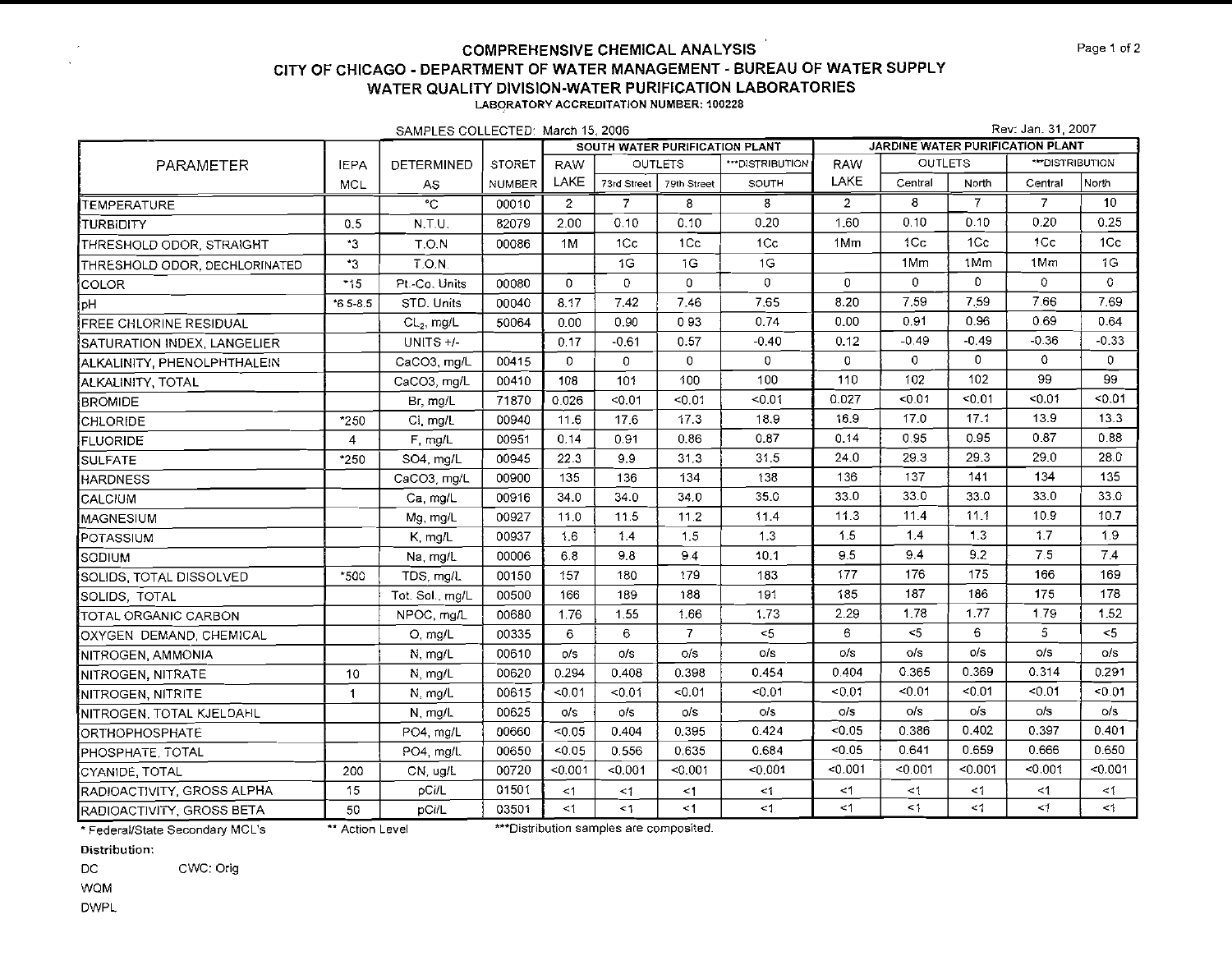LABORATORY ACCREDITATION NUMBER: 100228

| SAMPLES COLLECTED: March 15, 2006 |                |                  |               |                |                                |                |                |                |                                  | Rev: Jan. 31, 2007 |                  |              |  |  |  |  |
|-----------------------------------|----------------|------------------|---------------|----------------|--------------------------------|----------------|----------------|----------------|----------------------------------|--------------------|------------------|--------------|--|--|--|--|
|                                   |                |                  |               |                | SOUTH WATER PURIFICATION PLANT |                |                |                | JARDINE WATER PURIFICATION PLANT |                    |                  |              |  |  |  |  |
| <b>PARAMETER</b>                  | <b>IEPA</b>    | DETERMINED       | <b>STORET</b> | <b>RAW</b>     |                                | <b>OUTLETS</b> | "DISTRIBUTION  | <b>RAW</b>     | <b>OUTLETS</b>                   |                    | *** DISTRIBUTION |              |  |  |  |  |
|                                   | <b>MCL</b>     | AS               | NUMBER        | LAKE           | 73rd Street                    | 79th Street    | South          | LAKE           | Central                          | North              | Central          | North        |  |  |  |  |
| ALUMINUM                          |                | Al, µg/L         | 01105         | 66             | 29                             | 29             | 29             | 39             | 34                               | 32                 | 24               | 34           |  |  |  |  |
| ANTIMONY                          | 6              | Sb, µg/L         | 01268         | $\leq$ 1       | $\leq 1$                       | <1             | $\leq$ 1       | $\leq$ 1       | $\leq$                           | $\leq$ 1           | $\leq 1$         | <1           |  |  |  |  |
| ARSENIC                           | 10             | As, $\mu$ g/L    | 01002         | $\mathbf{1}$   | $<$ 1                          | <1             | <1             | $\mathbf 1$    | $\leq 1$                         | $\leq 1$           | $<$ 1            | <1           |  |  |  |  |
| <b>BARIUM</b>                     | 2000           | Ba, µg/L         | 01007         | 22             | 21                             | 21             | 21             | 22             | 20                               | 21                 | 20               | 20           |  |  |  |  |
| <b>BERYLLIUM</b>                  | 4              | Be, µg/L         | 01012         | $\leq$ 1       | $<1\,$                         | $\leq$ 1       | $\leq$ 1       | $\leq$ 1       | <1                               | $\leq$ 1           | $\leq$ 1         | $\leq$ 1     |  |  |  |  |
| <b>BORON</b>                      |                | $B. \mu g/L$     | 01022         | 26             | 32                             | 25             | 32             | 20             | 21                               | 26                 | 32               | 20           |  |  |  |  |
| <b>CADMIUM</b>                    | 5              | Cd, µg/L         | 01027         | $\leq$ 1       | <1                             | <1             | $<$ 1          | $\leq$ 1       | <1                               | $<$ 1              | <1               | $\leq$ 1     |  |  |  |  |
| <b>CHROMIUM</b>                   | 100            | Cr, µg/L         | 01034         | $\overline{4}$ | 5                              | 5              | 5              | 5              | 5                                | 4                  | 4                | 4            |  |  |  |  |
| COBALT                            |                | Co, µg/L         | 01037         | $<$ 1          | $<$ 1                          | $\leq$ 1       | $\leq$ 1       | $\leq$ 1       | $\leq 1$                         | <1                 | <1               | $\leq$ 1     |  |  |  |  |
| COPPER                            | **1300         | Cu, µg/L         | 01042         | $\leq$ 3       | $3$                            | $<$ 3          | $3$            | 4              | $3$                              | $3$                | $3$              | $3$          |  |  |  |  |
| <b>IRON</b>                       | $*300$         | Fe, µg/L         | 01045         | 54             | $\leq$ 9                       | $\leq$         | 18             | 47             | < 9                              | 13                 | 30               | 94           |  |  |  |  |
| LEAD                              | $**15$         | Pb, µg/L         | 01051         | $3$            | $3$                            | $3$            | $3$            | $\leq$         | $3$                              | $3$                | $3$              | $3$          |  |  |  |  |
| <b>LITHIUM</b>                    |                | Li, µg/L         | 01132         | $\leq$         | $2$                            | $2$            | $\leq$         | $\leq$ 2       | $2$                              | $\leq$             | $2$              | $2$          |  |  |  |  |
| MANGANESE                         | *50            | Mn, µg/L         | 01055         | $\leq$ 3       | $\leq$                         | $3$            | $3$            | $\leq$ 3       | $3$                              | $\leq$ 3           | $\leq$ 3         | $3$          |  |  |  |  |
| MERCURY                           | $\overline{2}$ | Hg, µg/L         | 71900         | < 0.20         | < 0.20                         | < 0.20         | < 0.20         | < 0.20         | < 0.20                           | 0.20               | $0.20$           | < 0.20       |  |  |  |  |
| MOLYBDENUM                        |                | Mo, µg/L         | 01062         | $\mathbf 1$    | $\mathbf{1}$                   | 1              | $\uparrow$     | 1              | 1                                | $\mathbf{1}$       | $\mathbf{1}$     | $\mathbf{1}$ |  |  |  |  |
| NICKEL                            | 100            | Ni, µg/L         | 01067         | $\leq$ 1       | $\leq 1$                       | <1             | $\mathbf{1}$   | $\leq$ 1       | $\leq$ 1                         | $\leq$ 1           | $\leq 1$         | <1           |  |  |  |  |
| SELENIUM                          | 50             | Se, µg/L         | 01147         | 1              | 1                              | $\overline{c}$ | $\overline{2}$ | $\mathbf{1}$   | $\overline{2}$                   | $\overline{2}$     | $\mathbf{z}$     | 2            |  |  |  |  |
| ∫SILICON.                         |                | Si, µg/L         | 01142         | 887            | 1084                           | 1049           | 1088           | 888            | 958                              | 984                | 1024             | 1003         |  |  |  |  |
| SILVER                            | $-100$         | Ag, µg/L         | 01077         | $\leq 1$       | $<$ 1                          | $\leq 1$       | $\leq$ 1       | $\leq$ 1       | <1                               | $\leq$ 1           | $\leq$ 1         | $\leq 1$     |  |  |  |  |
| STRONTIUM                         |                | Sr. µg/L         | 01082         | 125            | 135                            | 134            | 137            | 135            | 126                              | 129                | 121              | 120          |  |  |  |  |
| THALLIUM                          | $\overline{2}$ | $T1$ , $\mu g/L$ | 01059         | -1             | <1                             | <1             | $\leq$ 1       | <1             | <1                               | $\leq$ 1           | $\leq 1$         | $\leq 1$     |  |  |  |  |
| <b>TITANIUM</b>                   |                | Tr. pg/L         | 01152         | 33             | 33                             | 30             | 28             | 31             | 30                               | 29                 | 29               | 28           |  |  |  |  |
| VANADIUM                          |                | V. µg/L          | 00985         | $<$ 1          | <1                             | $<$ 1          | <1             | <1             | <1                               | <1                 | <1               | <1           |  |  |  |  |
| $\sqrt{ZINC}$                     | *5000          | Zn, µg/L         | 01092         | <4             | $<$ 4                          | $<$ 4          | 15             | $\overline{4}$ | $<\!\Delta$                      | $\leq 4$           | 23               | 16           |  |  |  |  |

\* Federal/State Secondary MCL's

\*\* Action Level

\*\*\* Distribution samples are composited.

Q.C. CHECKS

CHIEF WATER CHEMIST

MANAGER, WATER QUALITY

**DEPUTY COMMISSIONER**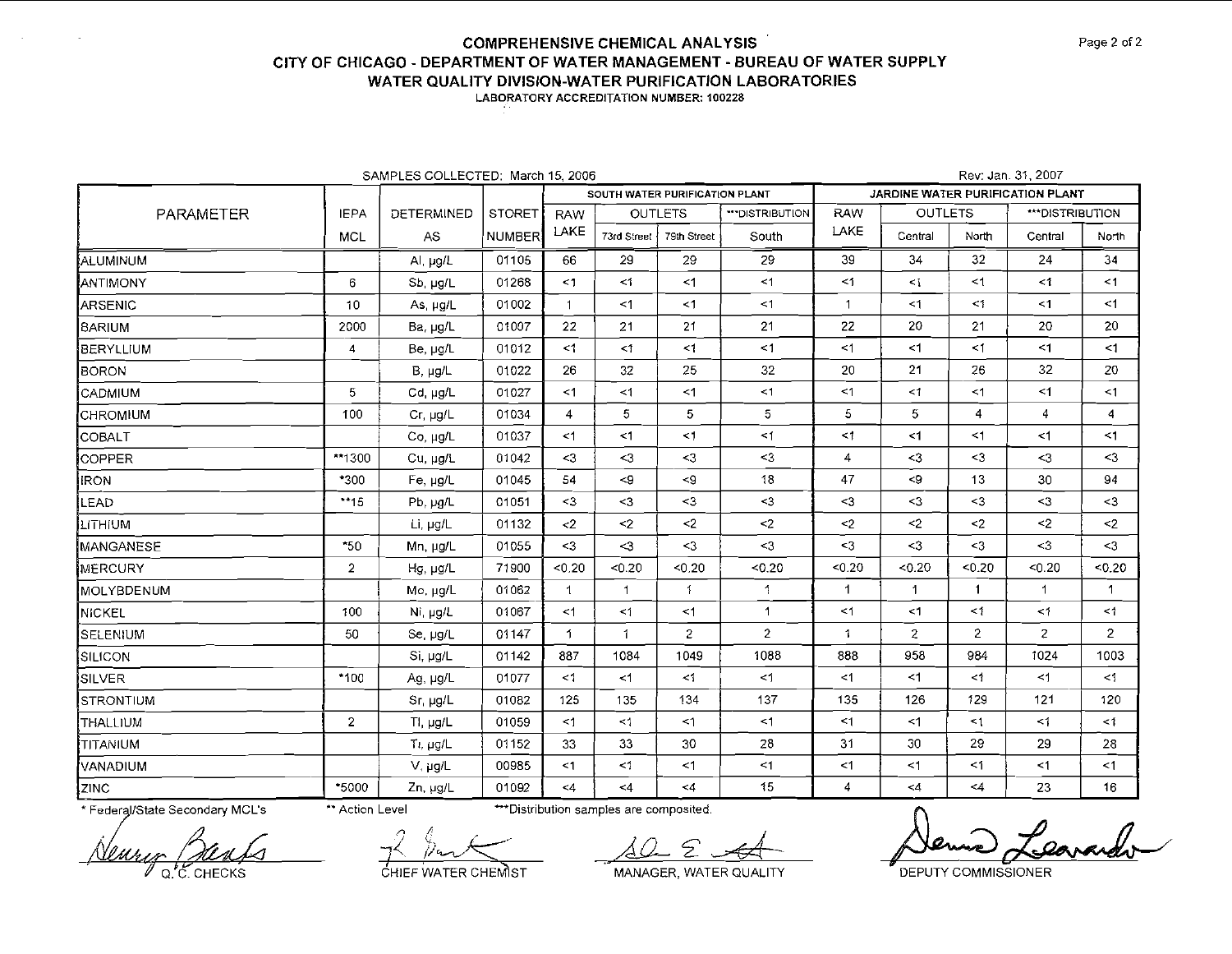|                               |                | SAMPLES COLLECTED: JUNE 27, 2006 |               |                                |              |                |                 | Rev: Jan. 31, 2007               |                |          |                |              |  |
|-------------------------------|----------------|----------------------------------|---------------|--------------------------------|--------------|----------------|-----------------|----------------------------------|----------------|----------|----------------|--------------|--|
|                               |                |                                  |               | SOUTH WATER PURIFICATION PLANT |              |                |                 | JARDINE WATER PURIFICATION PLANT |                |          |                |              |  |
| PARAMETER                     | <b>IEPA</b>    | DETERMINED                       | <b>STORET</b> | <b>RAW</b>                     |              | <b>OUTLETS</b> | ***DISTRIBUTION | <b>RAW</b>                       | <b>OUTLETS</b> |          | ""DISTRIBUTION |              |  |
|                               | <b>MCL</b>     | AS                               | <b>NUMBER</b> | LAKE                           | 73rd Street  | 79th Street    | SOUTH           | LAKE                             | Central        | North    | Central        | North        |  |
| <b>TEMPERATURE</b>            |                | $\overline{C}$                   | 00010         | 19                             | 19           | 20             | 19              | 19                               | 20             | 21       | 21             | 23           |  |
| <b>i</b> turbidity            | 0.5            | N.T.U.                           | 82079         | 0.35                           | 0.20         | 0.20           | 0.15            | 0.75                             | 0.15           | 0.15     | 0.15           | 0.20         |  |
| THRESHOLD ODOR, STRAIGHT      | *3.            | T.O.N                            | 00086         | 1Ds                            | 1Cc          | 1Cc            | 1Cc             | 1Ds                              | 1 <sub>C</sub> | 1Cc      | 1Cc            | 1Cc          |  |
| THRESHOLD ODOR, DECHLORINATED | $^{\star}3$    | T.O.N.                           |               |                                | 1Ds          | 1DS            | 1Cs             |                                  | 1Cs            | 1Cs      | 1Cs            | 1Cs          |  |
| <b>I</b> COLOR                | $*15$          | Pt.-Co. Units                    | 00080         | $\Omega$                       | $\Omega$     | $\mathbf 0$    | $\Omega$        | $\mathbf 0$                      | 0              | $\Omega$ | 0              | $\Omega$     |  |
| ĮрН                           | $*6.5 - 3.5$   | STD. Units                       | 00040         | 8.33                           | 7.63         | 7,62           | 7.74            | 8.31                             | 7.65           | 7.64     | 7,74           | 7.78         |  |
| FREE CHLORINE RESIDUAL        |                | $CL2$ mg/L                       | 50064         | $\Omega$                       | 0.96         | 0.96           | 0.60            | 0                                | 0.96           | 0.96     | 0.68           | 0.54         |  |
| SATURATION INDEX, LANGELIER   |                | UNITS +/-                        |               | 0.41                           | $-0.30$      | $-0.33$        | $-0.20$         | 0.37                             | $-0.31$        | $-0.30$  | $-0.21$        | $-0.18$      |  |
| ALKALINITY, PHENOLPHTHALEIN   |                | CaCO3, mg/L                      | 00415         | $\mathbf{0}$                   | $\mathbf{0}$ | 0              | $\mathbf{0}$    | $\mathbf{0}$                     | 0              | $\circ$  | $\mathbf{0}$   | $\mathbf{O}$ |  |
| ALKALINITY, TOTAL             |                | CaCO3, mg/L                      | 00410         | 108                            | 99           | 98             | 99              | 106                              | 99             | 99       | 98             | 98           |  |
| <b>BROMIDE</b>                |                | Br, mg/L                         | 71870         | 0.026                          | $-0.01$      | < 0.01         | 50.01           | < 0.01                           | < 0.01         | $-0.01$  | < 0.01         | < 0.01       |  |
| CHLORIDE                      | *250           | Cl, mg/L                         | 00940         | 11.6                           | 13.3         | 13.2           | 13.5            | 12.0                             | 13.4           | 13.6     | 13.6           | 13.5         |  |
| <b>FLUORIDE</b>               | $\overline{4}$ | F, mg/L                          | 00951         | 0.14                           | 0.91         | 0.93           | 0.93            | 0.14                             | 0.97           | 0.98     | 0.98           | 0.97         |  |
| SULFATE                       | $*250$         | SO4, mg/L                        | 00945         | 22.0                           | 26.7         | 26.6           | 26.6            | 22.1                             | 26.8           | 26.8     | 26.6           | 26.4         |  |
| HARDNESS                      |                | CaCO3, mg/L                      | 00900         | 138                            | 135          | 139            | 137             | 134                              | 133            | 135      | 135            | 140          |  |
| CALCIUM                       |                | Ca, mg/L                         | 00916         | 32.0                           | 33.0         | 32.0           | 32.0            | 32.0                             | 31.0           | 32.0     | 32.0           | 31.0         |  |
| MAGNESIUM                     |                | Mg, mg/L                         | 00927         | 10.6                           | 10.5         | 10.6           | 10.4            | 10.3                             | 10.4           | 10.2     | 10.4           | 10.3         |  |
| POTASSIUM                     |                | K, mg/L                          | 00937         | 1.3                            | 1.1          | 1.4            | 13              | 1.6                              | 1.9            | 1.0      | 1.7            | 0.9          |  |
| Isodium                       |                | Na, mg/L                         | 00006         | 64                             | 6.8          | 6.6            | 6.8             | 6.6                              | 6,7            | 6.6      | 65             | 6.4          |  |
| SOLIDS, TOTAL DISSOLVED       | *500           | TDS mg/L                         | 00150         | 135                            | 148          | 131            | 159             | 139                              | 168            | 118      | 153            | 141          |  |
| SOLIDS, TOTAL                 |                | Tot. Sol., mg/L                  | 00500         | 146                            | 158          | 142            | 162             | 142                              | 170            | 123      | 166            | 155          |  |
| TOTAL ORGANIC CARBON          |                | NPOC, mg/L                       | 00680         | 1.91                           | 2.23         | 2.15           | 1.89            | 2.51                             | 2.38           | 3.21     | 2.07           | 1.72         |  |
| OXYGEN DEMAND, CHEMICAL       |                | O, mg/L                          | 00335         | 6                              | 12           | 25             | 18              | 21                               | 25             | 8        | 6              | $5$          |  |
| NITROGEN, AMMONIA             |                | N, mg/L                          | 00610         | O/S                            | 0/s          | o/s            | O/S             | o/s                              | o/s            | o/s      | $\circ$ /s     | o/s          |  |
| NITROGEN, NITRATE             | 10             | N, mg/L                          | 00620         | 0.217                          | 0.212        | 0.212          | 0.237           | 0.226                            | 0.213          | 0.215    | 0 3 1 1        | 0.217        |  |
| NITROGEN, NITRITE             | $\mathbf{1}$   | N, mg/L                          | 00615         | < 0.01                         | < 0.01       | < 0.01         | < 0.01          | < 0.01                           | < 0.01         | < 0.01   | < 0.01         | < 0.01       |  |
| NITROGEN, TOTAL KJELDAHL      |                | N, mg/L                          | 00625         | $\circ$ /s                     | o/s          | O/S            | O/S             | o/s                              | o/s            | O/S      | o/s            | c/s          |  |
| ORTHOPHOSPHATE                |                | PO4, mg/L                        | 00660         | < 0.05                         | 0.449        | 0.405          | 0.474           | < 0.05                           | 0.418          | 0.445    | 0.431          | 0.463        |  |
| PHOSPHATE TOTAL               |                | PO4. mg/L                        | 00650         | $-0.05$                        | 0.885        | 0.859          | 0.921           | 0.059                            | 0.867          | 0.863    | 0.876          | 0.854        |  |
| CYANIDE, TOTAL                | 200            | CN, ug/L                         | 00720         | 0.009                          | < 0.001      | < 0.001        | < 0.001         | < 0.001                          | < 0.001        | 0.004    | < 0.001        | 0.003        |  |
| RADIOACTIVITY, GROSS ALPHA    | 15             | pCi/L                            | 01501         | $\leq$ 1                       | <1           | $<$ 1          | $\leq$ 1        | <1                               | <1             | <1       | <1             | $\leq$ 1     |  |
| RADIOACTIVITY, GROSS BETA     | 50             | pCi/L                            | 03501         | <1                             | $\leq$ 1     | $\hat{~}$      | $\leq 1$        | <1                               | $\leq$ 1       | < 1      | <1             | $\leq$ 1     |  |

\* Federal/State Secondary MCL's \*\* Action Level \*\*\* Distribution samples are composited.

 $\mathcal{L}_{\mathcal{A}}(X)$  and  $\mathcal{L}_{\mathcal{A}}(X)$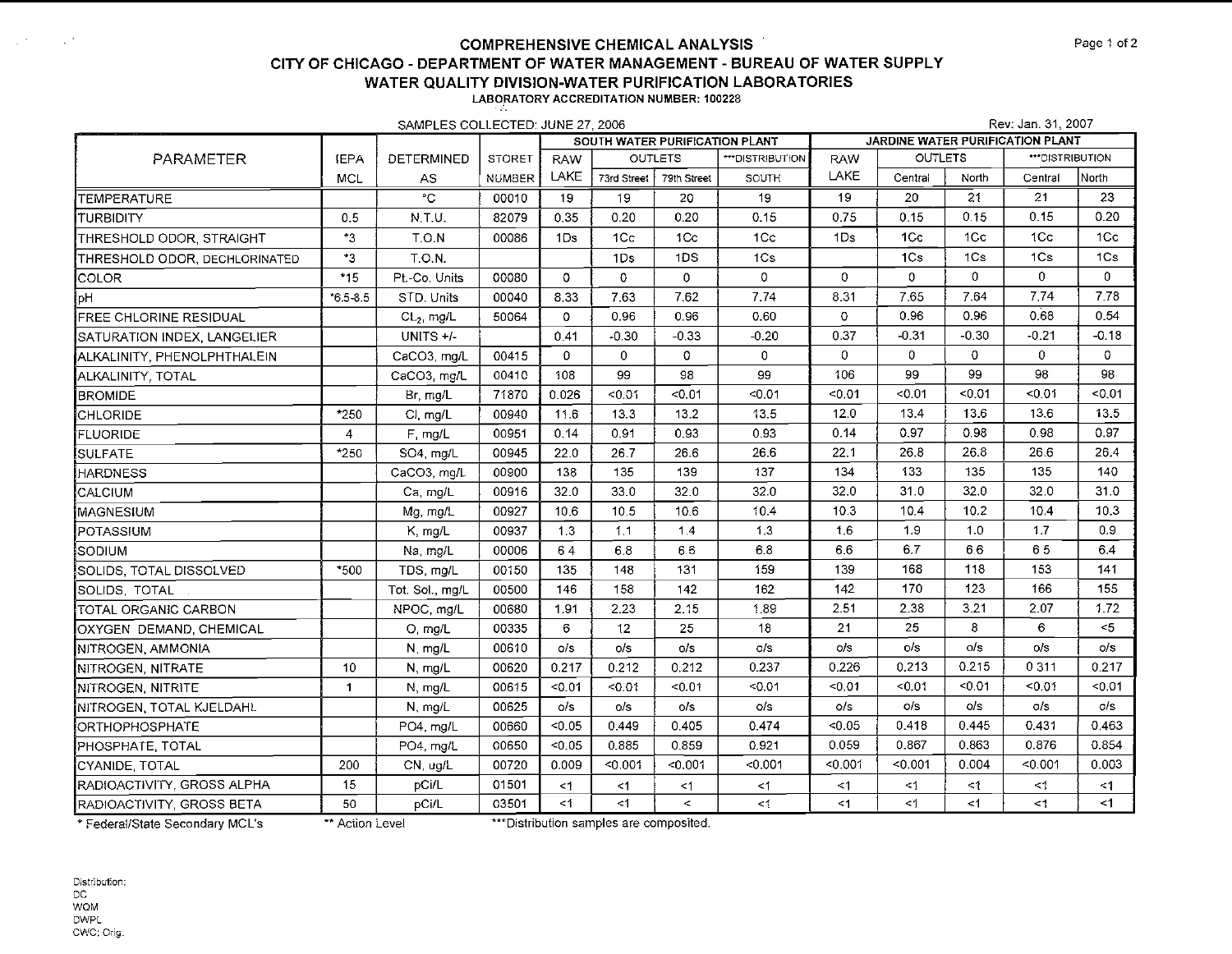| SAMPLE COLLECTED, JUNE 27,2006 |                |               |               |                 |                |                                |                  |                                  |                | Rev: Jan. 31,2007  |                              |                 |  |  |  |
|--------------------------------|----------------|---------------|---------------|-----------------|----------------|--------------------------------|------------------|----------------------------------|----------------|--------------------|------------------------------|-----------------|--|--|--|
|                                |                |               |               |                 |                | SOUTH WATER PURIFICATION PLANT |                  | JARDINE WATER PURIFICATION PLANT |                |                    |                              |                 |  |  |  |
| PARAMETER                      | <b>IEPA</b>    | DETERMINED    | <b>STORET</b> | <b>RAW</b>      |                | <b>OUTLETS</b>                 | *** DISTRIBUTION | <b>RAW</b>                       | <b>OUTLETS</b> |                    | ***DISTRIBUTION              |                 |  |  |  |
|                                | <b>MCL</b>     | AS.           | <b>NUMBER</b> | LAKE            | 73rd Street    | 79th Street                    | South            | LAKE                             | Central        | North              | Central                      | North           |  |  |  |
| ALUMINUM                       |                | Al, µg/L      | 01105         | 11              | 127            | 123                            | 94               | 35                               | 113            | 113                | 9                            | 101             |  |  |  |
| <b>ANTIMONY</b>                | 6              | Sb, ug/L      | 01268         | 3               | $\leq$ 1       | $\leq$ 1                       | <1               | $\leq$ 1                         | $\leq$ 1       | $\leq$ 1           | <1                           | $\leq$ 1        |  |  |  |
| ARSENIC                        | 10             | As, µg/L      | 01002         | 1               | 1              | $\mathbf{1}$                   | 1                | $\mathbf{1}$                     | <1             | $\mathbf 1$        | $\mathbf{1}$                 | 1               |  |  |  |
| BARIUM                         | 2000           | Ba, µg/L      | 01007         | 19              | 19             | 19                             | 19               | 19                               | 18             | 18                 | 18                           | 19              |  |  |  |
| BERYLLIUM)                     | $\overline{4}$ | Be, µg/L      | 01012         | <1              | <1             | $\leq$ 1                       | <1               | $\leq$ 1                         | $<$ 1          | $\leq 1$           | $<$ 1                        | $<$ 1           |  |  |  |
| <b>İ</b> BORON                 |                | $B, \mu g/L$  | 01022         | 30              | 30             | 30                             | 26               | 30                               | 27             | 27                 | 29                           | 23              |  |  |  |
| CADMIUM                        | 5              | Cd, µg/L      | 01027         | <1              | <1             | $\leq$ 1                       | $\leq 1$         | $\leq$ 1                         | $\leq 1$       | $\leq$ 1           | <1                           | <1              |  |  |  |
| CHROMIUM                       | 100            | Cr, µg/L      | 01034         | $++$            | $^{++}$        | $^{++}$                        | $^{++}$          | $^{++}$                          | $++$           | $^{++}$            | $^{++}$                      | $^{++}$         |  |  |  |
| <b>COBALT</b>                  |                | Co, µg/L      | 01037         | <1              | $<$ 1          | $\leq$ 1                       | $\leq$ 1         | $\leq$ 1                         | $\leq 1$       | $\leq$ 1           | <1                           | <1              |  |  |  |
| COPPER                         | **1300         | Cu, µg/L      | 01042         | $3$             | $3$            | $<$ 3                          | $3$              | $\overline{7}$                   | $3$            | $3$                | $\leq$                       | $<$ 3           |  |  |  |
| <b>IRON</b>                    | $*300$         | Fe, ug/L      | 01045         | < 9             | $\lt$ 9        | $\leq$                         | < 9              | < 9                              | $\prec$ 9      | $\mathord{\sim} 9$ | -9                           | 35              |  |  |  |
| <b>LEAD</b>                    | $*15$          | Pb, µg/L      | 01051         | $3$             | $3$            | $-3$                           | $\leq$ 3         | $<$ 3                            | $3$            | $\leq$ 3           | $\leq$                       | $\triangleleft$ |  |  |  |
| LITHIUM                        |                | Li, µg/L      | 01132         | <1              | $<$ 1          | $<$ 1                          | <1               | $\leq$ 1                         | <1             | $\leq$ 1           | <1                           | $\leq 1$        |  |  |  |
| MANGANESE                      | *50            | Mn, µg/L      | 01055         | $\overline{4}$  | $\overline{2}$ | $\overline{1}$                 | 5                | $\overline{2}$                   | <1             | $\mathbf{1}$       | $\mathbf{1}$                 | $\mathbf{2}$    |  |  |  |
| MERCURY                        | 2              | $Hg, \mu g/L$ | 71900         | < 0.20          | < 0.20         | < 0.20                         | < 0.20           | < 0.20                           | < 0.20         | < 0.20             | < 0.20                       | 0.20            |  |  |  |
| <b>IMOLYBDENUM</b>             |                | Mo, µg/L      | 01062         | 4               | $\mathbf{2}$   | $\mathbf{1}$                   | $\overline{2}$   | $\mathbf{1}$                     | $\mathbf{1}$   | $\mathbf{1}$       | $\mathbf{1}$                 | 1               |  |  |  |
| NICKEL                         | 100            | Ni, µg/L      | 01067         | $<$ 1           | <1             | $\leq 1$                       | <1               | 3                                | <1             | $\leq$ 1           | $\mathbf{<} \mathbf{\hat{}}$ | $\leq 1$        |  |  |  |
| SELENIUM                       | 50             | Se, ug/L      | 01147         | <1              | $\mathbf{2}$   | $\mathbf{1}$                   | -1               | $\leq$ 1                         | 1              | 1                  | $\mathbf{1}$                 | $\mathbf 1$     |  |  |  |
| SILICON                        |                | Si, µg/L      | 01142         | 412             | 597            | 596                            | 671              | 347                              | 579            | 580                | 596                          | 587             |  |  |  |
| <b>SILVER</b>                  | $*100$         | Ag, pg/L      | 01077         | $<$ 1           | $<$ 1          | $\leq$ 1                       | $<$ 1            | $\leq$ 1                         | $<\!1$         | <1                 | $<$ 1                        | <1              |  |  |  |
| STRONTIUM                      |                | Sr, µg/L      | 01082         | 123             | 124            | 123                            | 123              | 123                              | 116            | 123                | 122                          | 123             |  |  |  |
| <b>THALLIUM</b>                | $\overline{2}$ | TI, $\mu$ g/L | 01059         | <1              | <1             | $\leq 1$                       | <1               | <1                               | $\leq$ 1       | <1                 | $<$ 1                        | $<$ 1           |  |  |  |
| <b>TITANIUM</b>                |                | Ti, µg/L      | 01152         | 32 <sub>2</sub> | 31             | 31                             | 29               | 30                               | 29             | 29                 | 29                           | 28              |  |  |  |
| VANADIUM                       |                | V, µg/L       | 00985         | 13              | 14             | 13                             | 9                | 10                               | $\overline{7}$ | 10                 | 9                            | 9               |  |  |  |
| ZINC                           | *5000          | Zn, µg/L      | 01092         | 3               | $\overline{4}$ | 11                             | 15               | 10                               | 5              | 5                  | 19                           | 12 <sup>2</sup> |  |  |  |

\* Federal/State Secondary MCL's

\*\* Action Level

\*\*\* Distribution samples are composited.

++ Results Invalid

 $\mathscr{Q}$ 

CHIEF WATER CHEMIST

DIRECTOR OF LABORATORIES

MANAGER, WATER QUALITY

Σ

DEPUTY COMMISSIONER

Distribution:  $DC$ **WOM DWPL** CWC: Orig.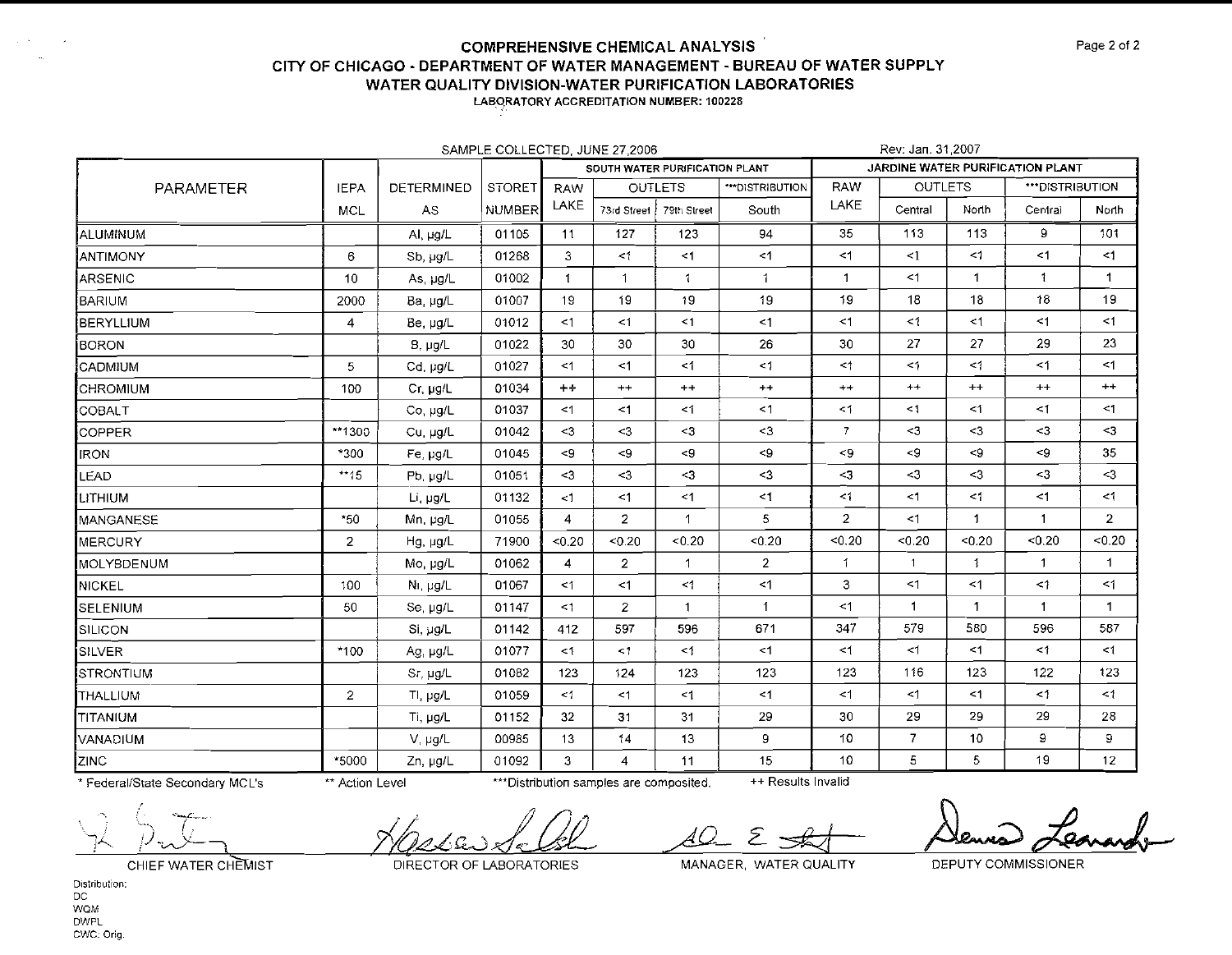$\mathcal{A}^{\mathcal{A}}$ 

| SAMPLES COLLECTED: September 27, 2006 |              |                 |               |                |                                |                |                 |              |                                  | Rev: Jan. 31, 2007 |                  |              |  |  |  |
|---------------------------------------|--------------|-----------------|---------------|----------------|--------------------------------|----------------|-----------------|--------------|----------------------------------|--------------------|------------------|--------------|--|--|--|
|                                       |              |                 |               |                | SOUTH WATER PURIFICATION PLANT |                |                 |              | JARDINE WATER PURIFICATION PLANT |                    |                  |              |  |  |  |
| PARAMETER                             | <b>IEPA</b>  | DETERMINED      | <b>STORET</b> | RAW            |                                | <b>OUTLETS</b> | ***DISTRIBUTION | <b>RAW</b>   | <b>OUTLETS</b>                   |                    | *** DISTRIBUTION |              |  |  |  |
|                                       | <b>MCL</b>   | AS.             | <b>NUMBER</b> | LAKE           | 73rd Street   79lh Street      |                | SOUTH           | LAKE         | Central                          | North              | Central          | North        |  |  |  |
| TEMPERATURE                           |              | °С              | 00010         | 18             | 21                             | 21             | 20              | 18           | 21                               | 21                 | 20               | 20           |  |  |  |
| TURBIDITY                             | 0.5          | N.T.U.          | 82079         | 0.90           | 0.10                           | 0.20           | 0.10            | 1.35         | 0.15                             | 0.10               | 015              | 0.20         |  |  |  |
| THRESHOLD ODOR, STRAIGHT              | $^{\ast}3$   | T.O.N           | 00086         | 1M             | 1Cc                            | 1Cc            | 1 <sub>C</sub>  | 1M           | 1Cc                              | 1Cc                | 1 <sub>C</sub>   | 1Cc          |  |  |  |
| THRESHOLD ODOR, DECHLORINATED         | *3           | T.O.N.          |               |                | 1M                             | 1M             | 1M              |              | 1M                               | 1M                 | 1M               | 1M           |  |  |  |
| COLOR                                 | $*15$        | Pt.-Co. Units   | 00080         | $\mathbf 0$    | $\mathbf 0$                    | $\overline{0}$ | $\overline{0}$  | $\mathbf 0$  | $\mathbf{0}$                     | $\mathbf 0$        | 0                | $\mathbf 0$  |  |  |  |
| Hq                                    | $6.5 - 8.5$  | STD. Units      | 00040         | 8.17           | 7.52                           | 7,51           | 7.65            | 8.25         | 7.52                             | 7.58               | 7.70             | 7.73         |  |  |  |
| FREE CHLORINE RESIDUAL                |              | $CL2$ , mg/L    | 50064         | 0.00           | 1.03                           | 1 0 3          | 0.51            | 0.00         | 098                              | 0.99               | 0.62             | 0.52         |  |  |  |
| SATURATION INDEX, LANGELIER           |              | UNITS +/-       |               | 0.11           | $-0.61$                        | $-0.61$        | $-0.45$         | 0.19         | $-0.57$                          | $-0.50$            | $-0.40$          | 0.35         |  |  |  |
| ALKALINITY, PHENOLPHTHALEIN           |              | CaCO3, mg/L     | 00415         | 0              | 0                              | $\sigma$       | $\sigma$        | $\mathbf{O}$ | 0                                | $\Omega$           | 0                | $\mathbf{0}$ |  |  |  |
| ALKALINITY, TOTAL                     |              | CaCO3, mg/L     | 00410         | 108            | 99                             | 99             | 99              | 108          | 100                              | 102                | 101              | 101          |  |  |  |
| <b>BROMIDE</b>                        |              | Br mg/L         | 71870         | 0.030          | < 0.01                         | < 0.01         | < 0.01          | 0.029        | < 0.01                           | < 0.01             | < 0.01           | < 0.01       |  |  |  |
| CHLORIDE                              | *250         | CI, mg/L        | 00940         | 13.0           | 14.0                           | 14.0           | 14.3            | 12.2         | 13.6                             | 13.7               | 13.4             | 13.6         |  |  |  |
| FLUORIDE                              | 4            | F. mg/L         | 00951         | 0.15           | 0.98                           | 1.00           | 0.95            | 0.12         | 0.90                             | 0.94               | 0.93             | 0.92         |  |  |  |
| <b>SULFATE</b>                        | $*250$       | SO4, mg/L       | 00945         | 23.5           | 28.9                           | 29.3           | 28.7            | 22.9         | 28.0                             | 28.0               | 27.9             | 27.7         |  |  |  |
| <b>HARDNESS</b>                       |              | CaCO3, mg/L     | 00900         | 135            | 138                            | 138            | 137             | 135          | 137                              | 137                | 135              | 136          |  |  |  |
| <b>I</b> CALCIUM                      |              | Ca, mg/L        | 00916         | 33.0           | 32.6                           | 33.2           | 33.0            | 33.1         | 32.9                             | 32.6               | 31.9             | 32.3         |  |  |  |
| MAGNESIUM                             |              | Mg, mg/L        | 00927         | 10.9           | 10.9                           | 10.9           | 10.9            | 11.0         | 10.7                             | 10.7               | 10.7             | 10.9         |  |  |  |
| POTASSIUM                             |              | K mg/L          | 00937         | 0.8            | 0.4                            | 0.8            | 0.7             | 0.5          | 0.9                              | 0.4                | 0.4              | 0.5          |  |  |  |
| SODIUM                                |              | Na, mg/L        | 00006         | 7.5            | 7.5                            | 7.3            | 7.4             | 6.7          | 7.0                              | 7.1                | 6.9              | 6.9          |  |  |  |
| SOLIDS, TOTAL DISSOLVED               | $*500$       | TDS, mg/L       | 00150         | 160            | 170                            | 173            | 172             | 166          | 161                              | 166                | 172              | 162          |  |  |  |
| SOLIDS, TOTAL                         |              | Tot. Sol., mg/L | 00500         | $\overline{2}$ | $\overline{2}$                 | 14             | 14              | 10           | 16                               | 10                 | 6                | 6            |  |  |  |
| <b>TOTAL ORGANIC CARBON</b>           |              | NPOC mg/L       | 00680         | 2.4            | 21                             | 1.8            | 2.0             | 2.1          | 1.7                              | 2.1                | 1,8              | 1.7          |  |  |  |
| OXYGEN DEMAND, CHEMICAL               |              | O, mg/L         | 00335         | < 5            | < 5                            | 5<             | < 5             | $5 -$        | < 5                              | $<$ 5              | < 5              | < 5          |  |  |  |
| NITROGEN, AMMONIA                     |              | N mg/L          | 00610         | o/s            | O/S                            | O/S            | O/S             | O/S          | O/S                              | O/S                | O/S              | $\circ$ /s   |  |  |  |
| NITROGEN, NITRATE                     | 10           | N mg/L          | 00620         | 0.265          | 0.241                          | 0.241          | 0.247           | 0.242        | 0.228                            | 0.228              | 0.226            | 0.224        |  |  |  |
| NITROGEN, NITRITE                     | $\mathbf{1}$ | N. mg/L         | 00615         | < 0.01         | < 0.01                         | < 0.01         | < 0.01          | 50.01        | < 0.01                           | < 0.01             | < 0.01           | < 0.01       |  |  |  |
| NITROGEN, TOTAL KJELDAHL              |              | N. mg/L         | 00625         | o/s            | O/S                            | o/s            | o/s             | O/S          | o/s                              | O/S                | o/s              | o/s          |  |  |  |
| <i><b>ORTHOPHOSPHATE</b></i>          |              | PO4, mg/L       | 00660         | 0026           | 0.459                          | 0.468          | 0.454           | 0.040        | 0.435                            | 0.445              | 0.449            | 0.461        |  |  |  |
| PHOSPHATE, TOTAL                      |              | PO4, mg/L       | 00650         | 0.056          | 0.907                          | 0.922          | 0.905           | 0.087        | 0.861                            | 0.876              | 0.892            | 0.914        |  |  |  |
| CYANIDE, TOTAL                        | 200          | CN, ug/L        | 00720         | <1             | $\leq$ 1                       | $\mathbf{1}$   | <1              | $<$ 1        | <1                               | <1                 | <1               | $\leq 1$     |  |  |  |
| RADIOACTIVITY, GROSS ALPHA            | 15           | pCi/L           | 01501         | $\leq$ 1       | <1                             | $<$ 1          | $\leq$ 1        | $<$ 1        | <1                               | $\leq$ 1           | <1               | $<$ 1        |  |  |  |
| RADIOACTIVITY, GROSS BETA             | 50           | pCi/L           | 03501         | <1             | <1                             | $<$ 1          | $\leq$ 1        | $\leq 1$     | $\leq$ 1                         | $\leq$ 1           | $<$ 1            | $\leq 1$     |  |  |  |

\* Federal/State Secondary MCL's " \*\* Action Level ""Distribution samples are composited.

#### Distribution:

 $\sim 2000$ 

 $\sim$   $\omega$ 

DCBWS WQM EWP Dir. WPL CFE-JWPP Dir. WQSS CFE - SWPP CWC: Orig.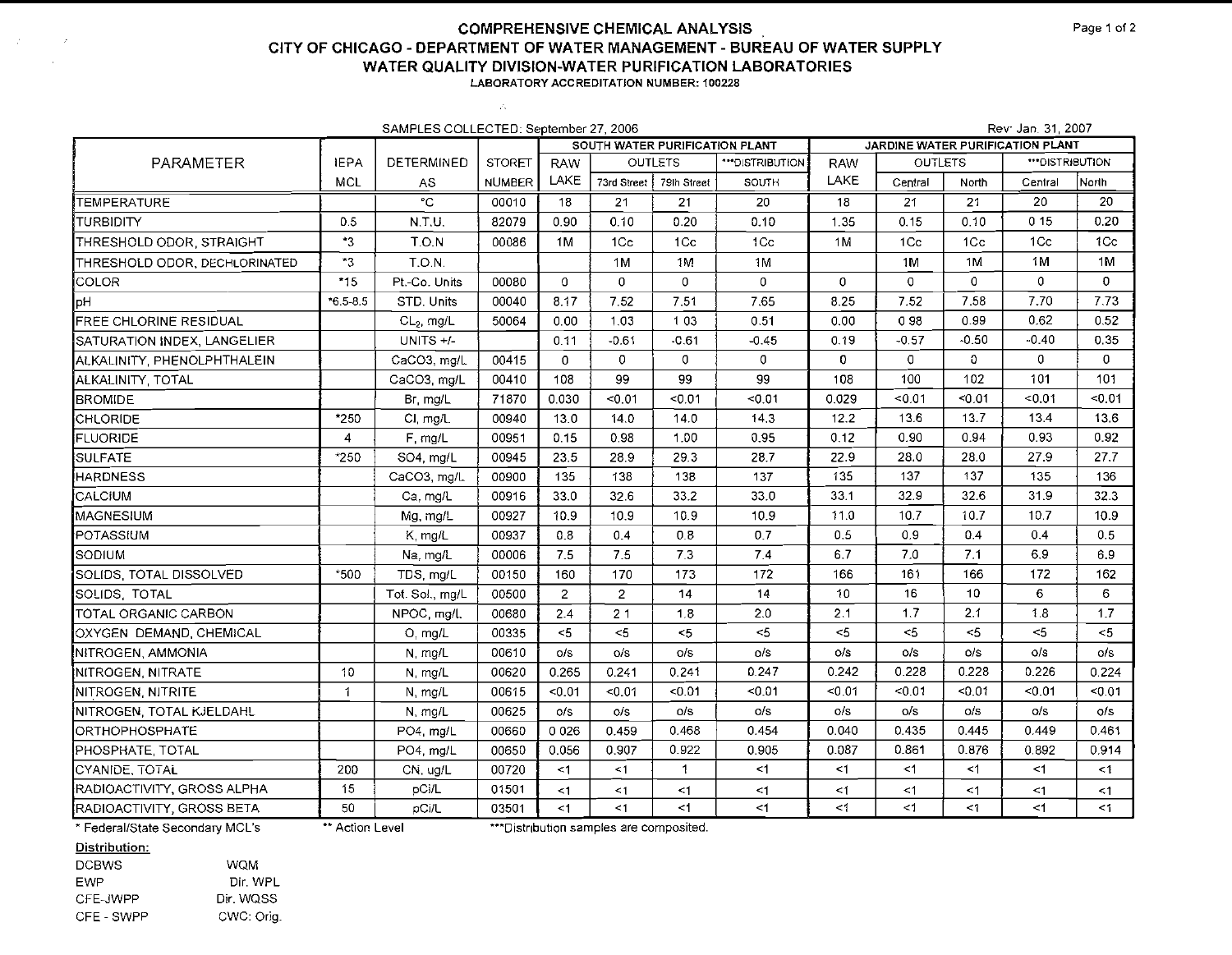$\sim 21$ 

| SAMPLES COLLECTED: September 27, 2006 |                                |                   |               |                |                                          |                |                      |                       |                                  | Revised: Jan. 31, 2007 |                 |                     |  |  |  |  |
|---------------------------------------|--------------------------------|-------------------|---------------|----------------|------------------------------------------|----------------|----------------------|-----------------------|----------------------------------|------------------------|-----------------|---------------------|--|--|--|--|
|                                       | SOUTH WATER PURIFICATION PLANT |                   |               |                |                                          |                |                      |                       | JARDINE WATER PURIFICATION PLANT |                        |                 |                     |  |  |  |  |
| PARAMETER                             | <b>IEPA</b>                    | <b>DETERMINED</b> | <b>STORET</b> | <b>RAW</b>     |                                          | <b>OUTLETS</b> | <b>HOISTRIBUTION</b> | <b>RAW</b>            | <b>OUTLETS</b>                   |                        | ***DISTRIBUTION |                     |  |  |  |  |
|                                       | <b>MCL</b>                     | AS                | NUMBER        | LAKE           | 73rd Street                              | 79th Street    | South                | LAKE                  | Central                          | North                  | Central         | North               |  |  |  |  |
| ALUMINUM                              |                                | Ai, µg/L          | 01105         | 23             | 93                                       | 81             | 74                   | 35                    | 89                               | 92                     | 81              | 77                  |  |  |  |  |
| <b>ANTIMONY</b>                       | 6                              | Sb, µg/L          | 01268         | <1             | $\leq$ 1                                 | $\leq$ 1       | <1                   | $\leq$ 1              | $\leq$ 1                         | $\leq$ 1               | $\leq$ 1        | $\leq$ 1            |  |  |  |  |
| ARSENIC                               | 10                             | As, $\mu g/L$     | 01002         | 1              | $\mathbf{1}$                             | $\mathbf{1}$   | $\mathbf{1}$         | 1                     | $\mathbf{1}$                     | $\mathbf{1}$           | $\mathbf{1}$    | $\mathbf{1}$        |  |  |  |  |
| BARIUM                                | 2000                           | Ba, ug/L          | 01007         | 19             | 18                                       | 17             | 17                   | 18                    | 18                               | 17                     | 17              | 17                  |  |  |  |  |
| BERYLLIUM                             | 4                              | Be, µg/L          | 01012         | <1             | <1                                       | $\leq$ 1       | <1                   | <1                    | $\leq$ 1                         | $\leq$ 1               | <1              | <1                  |  |  |  |  |
| BORON                                 |                                | $B, \mu g/L$      | 01022         | 26             | 27                                       | 27             | 28                   | 43                    | 29                               | 27                     | 30              | 30                  |  |  |  |  |
| CADMIUM                               | 5                              | Cd, µg/L          | 01027         | <1             | <1                                       | $\leq$ 1       | $\leq$ 1             | $\leq$ 1              | <1                               | $\leq$ 1               | $\mathbf{<}1$   | $\leq$ 1            |  |  |  |  |
| <b>CHROMIUM</b>                       | 100                            | Cr, ug/L          | 01034         | 5              | 6                                        | 6              | 5                    | 5                     | 5                                | 5                      | 4               | 3                   |  |  |  |  |
| COBALT                                |                                | Co, µg/L          | 01037         | $\leq$ 1       | < 1                                      | $\leq 1$       | <1                   | $\leq 1$              | <1                               | $\leq$ 1               | <1              | $\leq$ 1            |  |  |  |  |
| COPPER                                | **1300                         | Cu, µg/L          | 01042         | 3              | $<$ 1                                    | $\leq$ 1       | $\overline{2}$       | 7 <sup>1</sup>        | $<$ 1                            | $\leq$ 1               | $\overline{2}$  | <1                  |  |  |  |  |
| <b>IRON</b>                           | $*300$                         | Fe, ug/L          | 01045         | 15             | <6                                       | <6             | 20                   | 25                    | $\leq 6$                         | $\leq 6$               | 13              | 83                  |  |  |  |  |
| LEAD                                  | **15                           | Pb, µg/L          | 01051         | <1             | <1                                       | $\leq$ 1       | <1                   | $\leq$ 1              | $<$ 1                            | $<$ 1                  | $<$ 1           | $\overline{2}$      |  |  |  |  |
| <b>І</b> цітнійм                      |                                | Li, µg/L          | 01132         | $<$ 2          | $2$                                      | $\leq$ 2       | $\leq$               | $\sim$ 2              | $2$                              | $\leq$ 2               | $2$             | $\leq$              |  |  |  |  |
| MANGANESE                             | *50                            | Mn, µg/L          | 01055         | $<$ 1          | <1                                       | $\leq 1$       | 1                    | <1                    | <1                               | <1                     | $<$ 1           | 3                   |  |  |  |  |
| MERCURY                               | $\overline{2}$                 | Hg, µg/L          | 71900         | < 0.2          | $-0.2$                                   | < 0.2          | < 0.2                | < 0.2                 | 50.2                             | < 0.2                  | 50.2            | < 0.2               |  |  |  |  |
| <b>MOLYBDENUM</b>                     |                                | Mo, µg/L          | 01062         | $\mathbf{1}$   | $\mathbf{1}$                             | $\mathbf{1}$   | 1                    | $\overline{2}$        | $\mathbf{1}$                     | 1                      | $\mathbf 1$     | 1                   |  |  |  |  |
| NICKEL                                | 100                            | Ni, µg/L          | 01067         | < 1            | $\leq$ 1                                 | $\leq$ 1       | <1                   | $\leq$ 1              | $\leq$ 1                         | $\leq 1$               | $\leq 1$        | <1                  |  |  |  |  |
| SELENIUM                              | 50                             | Se, µg/L          | 01147         | $<$ 1          | 1                                        | $\mathbf{1}$   | 1                    | $\leq$ 1              | $\overline{1}$                   | 1.                     | 1               | 1                   |  |  |  |  |
| SILICON                               |                                | Si, ug/L          | 01142         | 690            | 915                                      | 897            | 905                  | 736                   | 869                              | 868                    | 961             | 952                 |  |  |  |  |
| SILVER                                | $*100$                         | Ag, µg/L          | 01077         | <1             | $\leq$ 1                                 | $\leq$ 1       | < 1                  | $\leq$ 1              | $\leq$ 1                         | $\leq$ 1               | $\leq$ 1        | $\leq$ <sup>1</sup> |  |  |  |  |
| STRONTIUM                             |                                | Sr, µg/L          | 01082         | 121            | 124                                      | 120            | 122                  | 123                   | 122                              | 124                    | 122             | 120                 |  |  |  |  |
| THALLIUM                              | $\overline{2}$                 | TI, $\mu g/L$     | 01059         | $1$            | $<$ 1                                    | $\leq$ 1       | $\leq$ 1             | $\leq$ 1              | $\leq$ 1                         | $\leq$ 1               | <1              | $\leq$ 1            |  |  |  |  |
| TITANIUM                              |                                | Ti, $\mu q/L$     | 01152         | $<$ 5          | 19                                       | $<$ 5          | $<$ 5                | $\mathord{\text{<}}5$ | $<$ 5                            | 18                     | $<$ 5           | $< 5$               |  |  |  |  |
| <b>VANADIUM</b>                       |                                | $V, \mu g/L$      | 00985         | $\overline{2}$ | $\overline{2}$                           | 2 <sup>1</sup> | $\overline{2}$       | $\overline{2}$        | $\overline{2}$                   | $\overline{2}$         | $\overline{2}$  | $\mathbf{1}$        |  |  |  |  |
| ZINC                                  | *5000                          | Zn, µg/L          | 01092         | $\leq$ 4       | $<\!\!4$                                 | 5              | 8                    | 4                     | $<$ 4                            | $\leq 4$               | 22              | 6                   |  |  |  |  |
| * Federal/State Secondary MCL's       | ** Action Level                |                   |               |                | *** Distribution samples are composited. |                |                      |                       |                                  |                        | D               | $\sqrt{ }$          |  |  |  |  |

CHIEF WATER CHEMIST **DIRECTOR OF LABORATORIES** MANAGER, WATER QUALITY **DEPUTY COMMISSIONER** 

Jema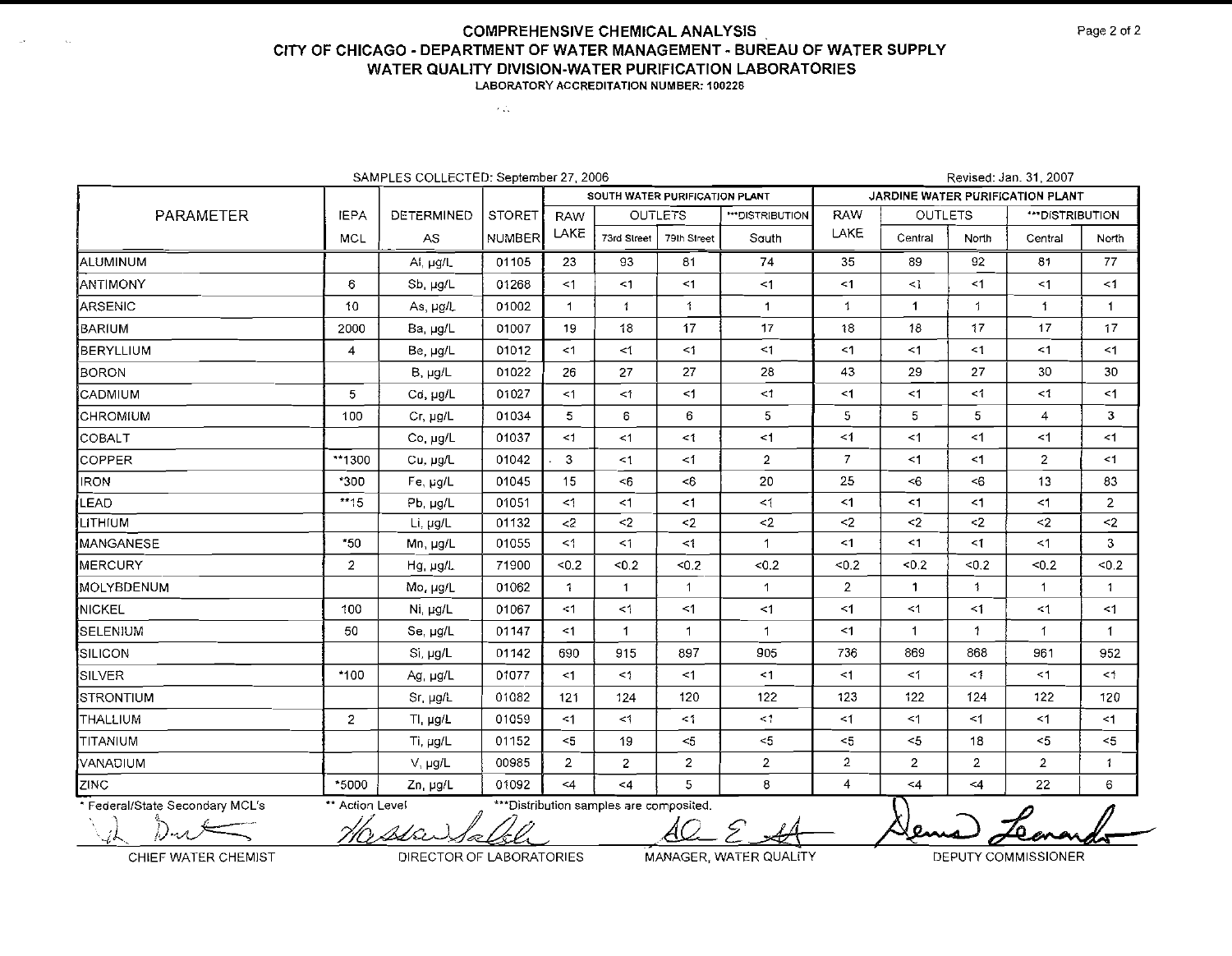SAMPLES COLLECTED: December 19, 2006

|                               |                |                   |               |                | SOUTH WATER PURIFICATION PLANT |                |                 | JARDINE WATER PURIFICATION PLANT |                |                 |               |                   |  |
|-------------------------------|----------------|-------------------|---------------|----------------|--------------------------------|----------------|-----------------|----------------------------------|----------------|-----------------|---------------|-------------------|--|
| PARAMETER                     | <b>IEPA</b>    | <b>DETERMINED</b> | <b>STORET</b> | <b>RAW</b>     |                                | <b>OUTLETS</b> | ***DISTRIBUTION | <b>RAW</b>                       | <b>OUTLETS</b> |                 | "DISTRIBUTION |                   |  |
|                               | MCL            | AS                | NUMBER        | LAKE           | 73rd Street                    | 79th Street    | SOUTH           | LAKE                             | Central        | North           | Central       | North             |  |
| TEMPERATURE                   |                | $\overline{c}$    | 00010         | $\overline{2}$ | 8                              | 8              | 9               | $\overline{2}$                   | 8              | 8               | 9.            | 11                |  |
| Iturbidity                    | 0.5            | N.T.U.            | 82079         | 1.25           | 0.10                           | 0.10           | 0.25            | 2.10                             | 0.15           | 0.10            | 0.10          | 0.10              |  |
| THRESHOLD ODOR. STRAIGHT      | *3             | T.O.N             | 00086         | 1M             | 1Cc                            | 1Cc            | 1Cc             | 1 M                              | 1Cc            | 1 <sub>Cc</sub> | 1Cc           | 1Cc               |  |
| THRESHOLD ODOR, DECHLORINATED | *3             | <b>T.O.N.</b>     |               |                | 1M                             | 1M             | 1 <sub>N</sub>  |                                  | 1M             | 1M              | 1M            | 1M                |  |
| ICOLOR                        | $*15$          | Pt.-Co. Units     | 00080         | 0              | $\circ$                        | 0              | 0               | $\overline{O}$                   | 0              | $\Omega$        | $\mathbf 0$   | 0                 |  |
| Hal                           | $*6.5 - 8.5$   | STD. Units        | 00040         | 8.14           | 7.49                           | 7.50           | 7.57            | 8.15                             | 7.48           | 7.49            | 7.57          | 7.60              |  |
| <b>FREE CHLORINE RESIDUAL</b> |                | $CL2$ , mg/L      | 50064         | 0.00           | 1.06                           | 1.04           | 0.76            | 0.00                             | 0.99           | 0.99            | 0.89          | 0.90 <sub>1</sub> |  |
| SATURATION INDEX, LANGELIER   |                | UNITS $+/-$       |               | 0.08           | $-0.630$                       | 0.598          | $-0.568$        | 0.131                            | $-0.618$       | $-0.588$        | $-0.524$      | $-0.47$           |  |
| ALKALINITY, PHENOLPHTHALEIN   |                | CaCO3, mg/L       | 00415         | $\mathbf{0}$   | $\circ$                        | 0              | $\mathbf 0$     | $\mathbf{O}$                     | $\mathbf{0}$   | $\mathbf{0}$    | $\mathbf 0$   | $\mathbf{0}$      |  |
| İALKALINITY, TOTAL            |                | CaCO3, mg/L       | 00410         | 107            | 101                            | 99             | 100             | 107                              | 99             | 99              | 100           | 100               |  |
| <b>BROMIDE</b>                |                | Br, mg/L          | 71870         | 0.026          | 0.01                           | < 0.01         | < 0.01          | 0.026                            | < 0.01         | < 0.01          | $-0.01$       | < 0.01            |  |
| CHLORIDE                      | *250           | CI, mg/L          | 00940         | 11.5           | 12.7                           | 12.7           | 13.0            | 11.7                             | 12.6           | 126             | 12.5          | 12.5              |  |
| <b>FLUORIDE</b>               | $\overline{4}$ | F, mg/L           | 00951         | 0.15           | 0.83                           | 0.83           | 0.83            | 0.14                             | 0.93           | 0.95            | 0.92          | 0.93              |  |
| SULFATE                       | *250           | SO4, mg/L         | 00945         | 22.5           | 28.8                           | 28.7           | 28.8            | 228                              | 28.5           | 28.5            | 28.6          | 28.4              |  |
| <b>HARDNESS</b>               |                | CaCO3, mg/L       | 00900         | 140            | 138                            | 337            | 141             | 133                              | 136            | 136             | 133           | 135               |  |
| <b>CALCIUM</b>                |                | Ca, mg/L          | 00916         | 32.9           | 32.9                           | 32.8           | 32.3            | 32.3                             | 32.5           | 32.4            | 32.5          | 32.5              |  |
| MAGNESIUM                     |                | Mg, mg/L          | 00013         | 11.9           | 11.5                           | 11.5           | 12.9            | 11.2                             | 10.9           | 11.4            | 11.5          | 11.8              |  |
| POTASSIUM                     |                | K, mg/L           | 00937         | 0.8            | 1.1                            | 1.6            | 0,8             | 0.7                              | 0.8            | 1.0             | 0.8           | 1,0               |  |
| Isodium                       |                | Na, mg/L          | 00006         | 6.8            | 7.1                            | 7.2            | 7.1             | 6.9                              | 7.0            | 7.1             | 6.9           | 6.9               |  |
| SOLIDS, TOTAL DISSOLVED       | *500           | TDS, mg/L         | 00150         | 150            | 151                            | 153            | 151             | 147                              | 151            | 150             | 147           | 149               |  |
| SOLIDS, TOTAL                 |                | Tot. Sol., mg/L   | 00500         | 159            | 161                            | 163            | 161             | 158                              | 160            | 159             | 157           | 158               |  |
| TOTAL ORGANIC CARBON          |                | NPOC, mg/L        | 00680         | 1.94           | 1.76                           | 1.71           | 1.70            | 2.09                             | 1.69           | 1.79            | 1.69          | 1.79              |  |
| OXYGEN DEMAND, CHEMICAL       |                | O, mg/L           | 00335         | $<$ 5          | 6                              | $5$            | < 5             | $<$ 5                            | $<$ 5          | $<$ 5           | $5$           | $<$ 5             |  |
| NITROGEN, AMMONIA             |                | N, mg/L           | 00610         | o/s            | o/s                            | $\circ$ /s     | ols             | $\circ$ /s                       | 0/s            | o/s             | O/S           | o/s               |  |
| NITROGEN, NITRATE             | 10             | N, mg/L           | 00620         | 0.257          | 0.253                          | 0254           | 0.296           | 0.257                            | 0.252          | 0.252           | 0.390         | 0.264             |  |
| NITROGEN, NITRITE             | $\mathbf{1}$   | N, mg/L           | 00615         | < 0.01         | < 0.01                         | < 0.01         | < 0.01          | < 0.01                           | $-0.01$        | < 0.01          | < 0.01        | < 0.01            |  |
| NITROGEN, TOTAL KJELDAHL      |                | N. mg/L           | 00625         | o/s            | o/s                            | O/S            | o/s             | o/s                              | 0/s            | $\circ$ /s      | 0/s           |                   |  |
| ORTHOPHOSPHATE                |                | PO4, mg/L         | 00660         | < 0.05         | 0.386                          | 0.390          | 0.395           | < 0.05                           | 0.345          | 0.363           | 0.370         | 0.377             |  |
| PHOSPHATE, TOTAL              |                | PO4, mg/L         | 00650         | < 0.05         | 0.964                          | 0.805          | 0.956           | < 0.05                           | 0.751          | 0.841           | 0.807         | 0.783             |  |
| CYANIDE, TOTAL                | 200            | CN, ug/L          | 00720         | <1             | <1                             | <1             | <1              | <1                               | $<$ 1          | <1              | $<$ 1         | $\leq$ 1          |  |
| RADIOACTIVITY, GROSS ALPHA    | 15             | pCi/L             | 01501         | <1             | <1                             | $\leq$ 1       | $1$             | <1                               | <1             | <1              | $<$ 1         | <1                |  |
| RADIOACTIVITY, GROSS BETA     | 50             | pCi/L             | 03501         | <1             | $\leq 1$                       | $\leq 1$       | <1              | $\leq$ 1                         | $<$ 1          | $\leq$ 1        | <1            | $\leq$ 1          |  |

\* Federal/State Secondary MCL's

\*\* Action Level

\*\*\*Distribution samples are composited.

**Distribution:** 

DC CWC: Orig

WQM DWPL

 $\sigma$   $\sim$ 

 $\sim$